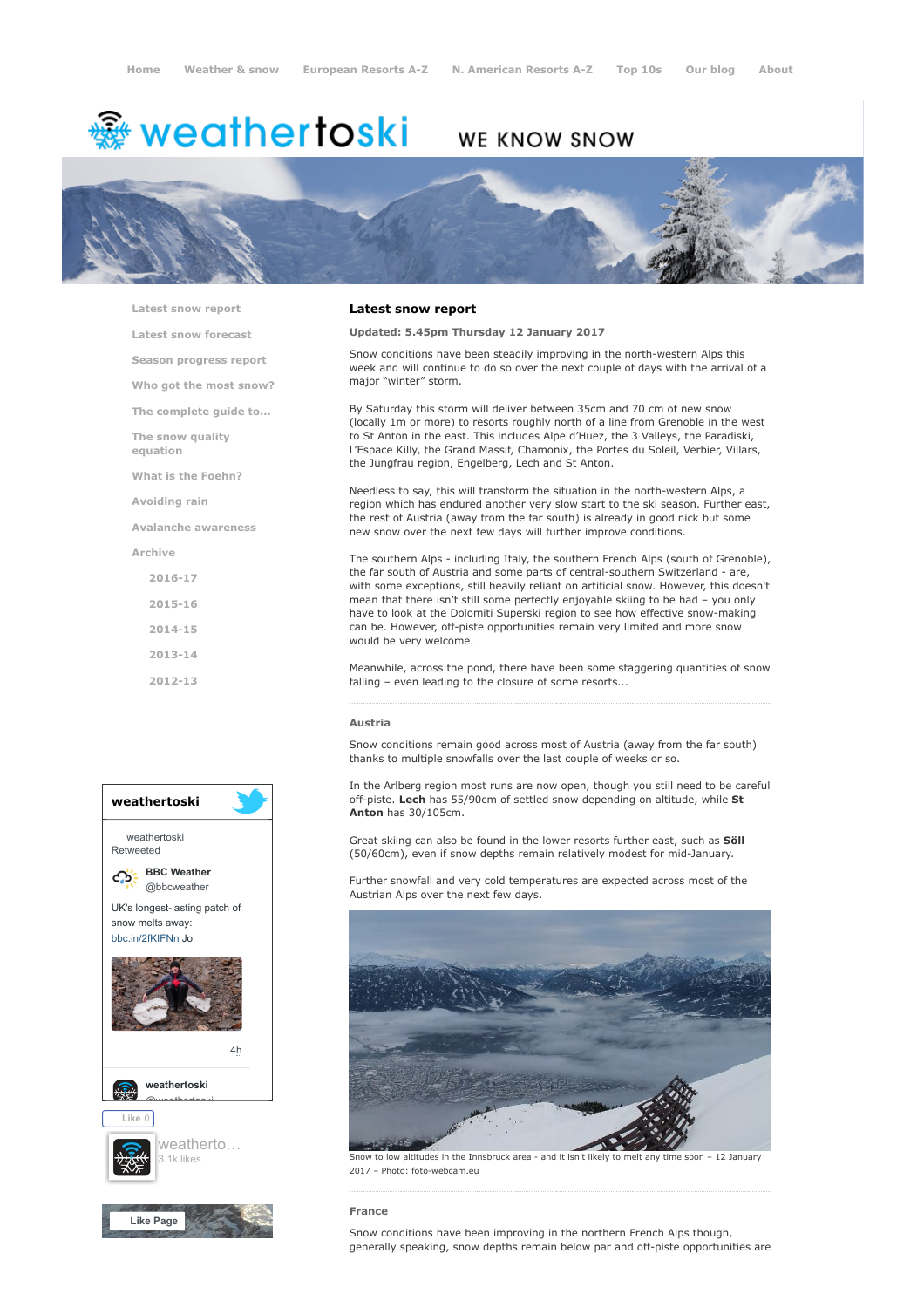Follow me on: **Fujith** 

Tweet this page

Twee





# Contact us...

Got a burning question about weather or snow conditions in the Alps? [Contact us](https://www.weathertoski.co.uk/about-1/contact-us/) and we'll do our best to answer it...

# E: [info@weathertoski.co.uk](mailto:fraser@weathertoski.co.uk)

T: +44 (0)20 3151 3154

#### limited.

Avoriaz currently has 40/50cm of settled snow depending on altitude, while Flaine has 15/90cm, but expect these numbers to increase dramatically with the heavy snow forecast over the next couple of days.

For now, the deepest snow in the French Alps remains at altitude in resorts close to the Italian border, from about Val d'Isère/Tignes (28/130cm) southwards, including Val Cenis (20/220cm) and Montgenèvre (90/200cm).



Improving snow cover in the 3 Valleys, with plenty more snow in the forecast. This is Méribel – 12 January 2017 – Photo: merinet.com

# Italy

Italian ski resorts have missed most of the recent snow and, with the odd exception, will continue to only see bits and pieces over the next few days.

The deepest snow cover remains at altitude in the west, including the likes of Cervinia (30/120cm), Pila (20/200cm) and Sestriere (50/140cm).

However, most Italian resorts are heavily reliant on artificial snow, including the Dolomiti Superski area (e.g. Val Gardena, Alta Badia, Kronplatz, Cortina), where over 1000km of runs are open on an upper base of just 30-40cm.



Excellent pistes in Prali near Sestriere – 12 January 2017 – Photo: vialattea.it

#### Switzerland

Snow conditions have been slowly improving (on-piste at least) in Switzerland, with several small snowfalls this week and much heavier snow expected over the next couple of days, especially over the northern Swiss Alps where resorts such as Villars (20/40cm), Wengen (20/45cm) and Engelberg (20/50cm) will be transformed by the weekend.

Ironically Zermatt (0/115cm) and Saas-Fee (15/125cm), which were offering the best snow conditions for much of November and December, now have very little snow on their lower slopes. However, new snow will also improve things here, even if it won't be as heavy as further north.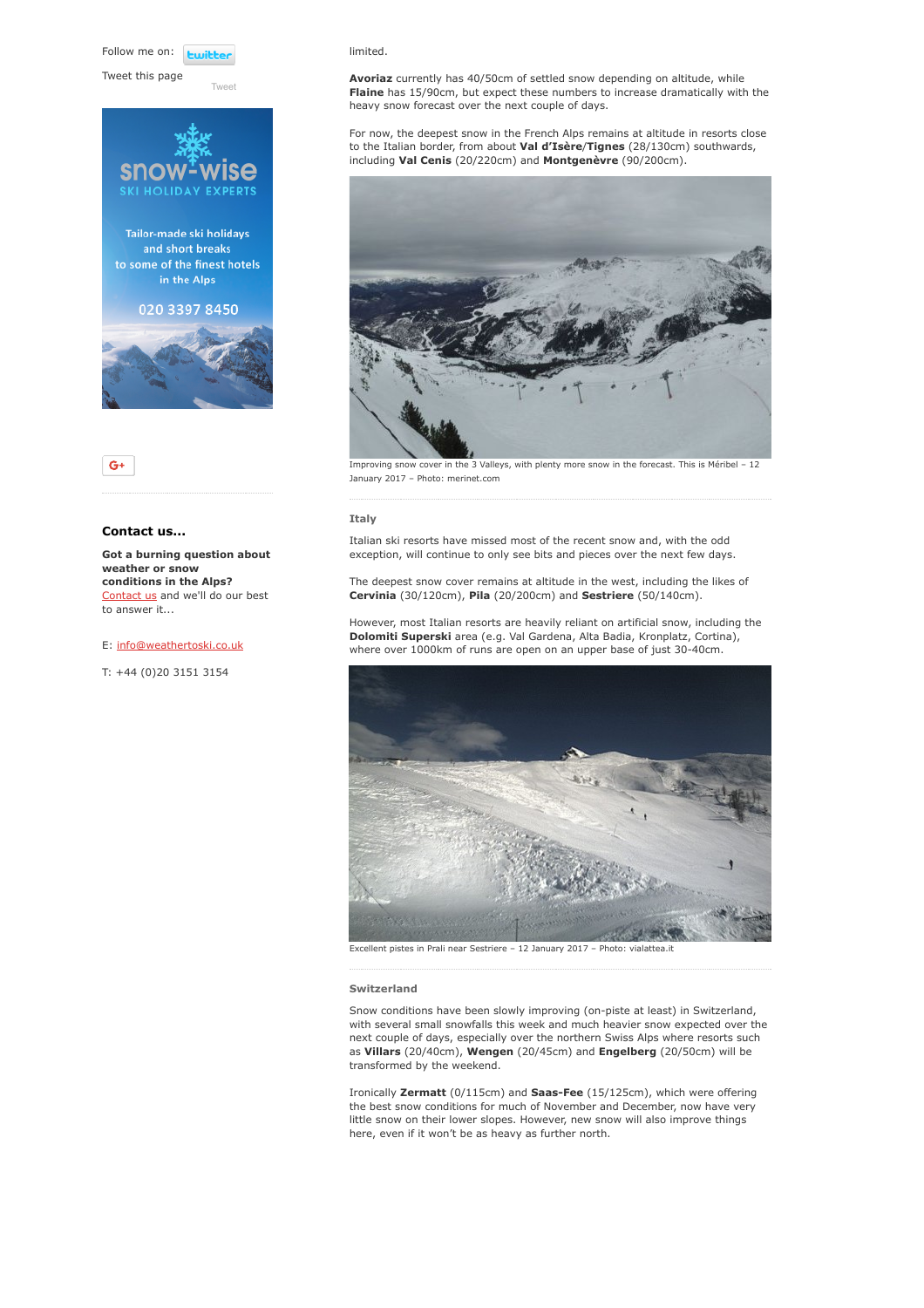

Thickening cloud ahead of the next storm in the Portes du Soleil today. This is Morgins – 12 January 2017 – Photo: telemorgins.ch

#### Rest of Europe

New snow has improved conditions in the Pyrenees this week, with lots more in the forecast. Andorra's **Soldeu** currently has 40/60cm of settled snow depending on altitude, while Spain's Baqueira Beret has 25/50cm, though snow depths will increase in both these resorts over the next few days.

Snow conditions are excellent in Bulgaria right now thanks to recent storms and very cold temperatures. Borovets now has 130/155cm of snow depending on altitude, with more snow forecast over the next few days.

Scandinavian resorts have generally seen less snow in recent days, but skiing conditions remain perfectly reasonable in both Norway's Geilo (40/70cm) and Sweden's  $\text{Åre}$  (60cm mid-mountain base).

There is still insufficient snow for lift-served skiing in Scotland.



New snow has improved conditions in the Pyrenees. This is Grand Tourmalet – 12 January 2017 – Photo: grand-tourmalet.com

# USA

Most western US resorts have seen huge snowfalls in the last week. The heaviest of all has been in California, where over 3m has fallen at altitude in Mammoth (305/580cm) over the last 10 days or so.

Colorado has also done exceptionally well, with several resorts including Crested Butte (229cm mid-mountain depth) forced into temporary closure for safety reasons. Elsewhere, resorts such as Utah's Alta (208cm mid-mountain base) and Wyoming's Jackson Hole (147/223cm) have also seen plenty of snow.

More snow is forecast right across the resorts of the western US in the next few days.